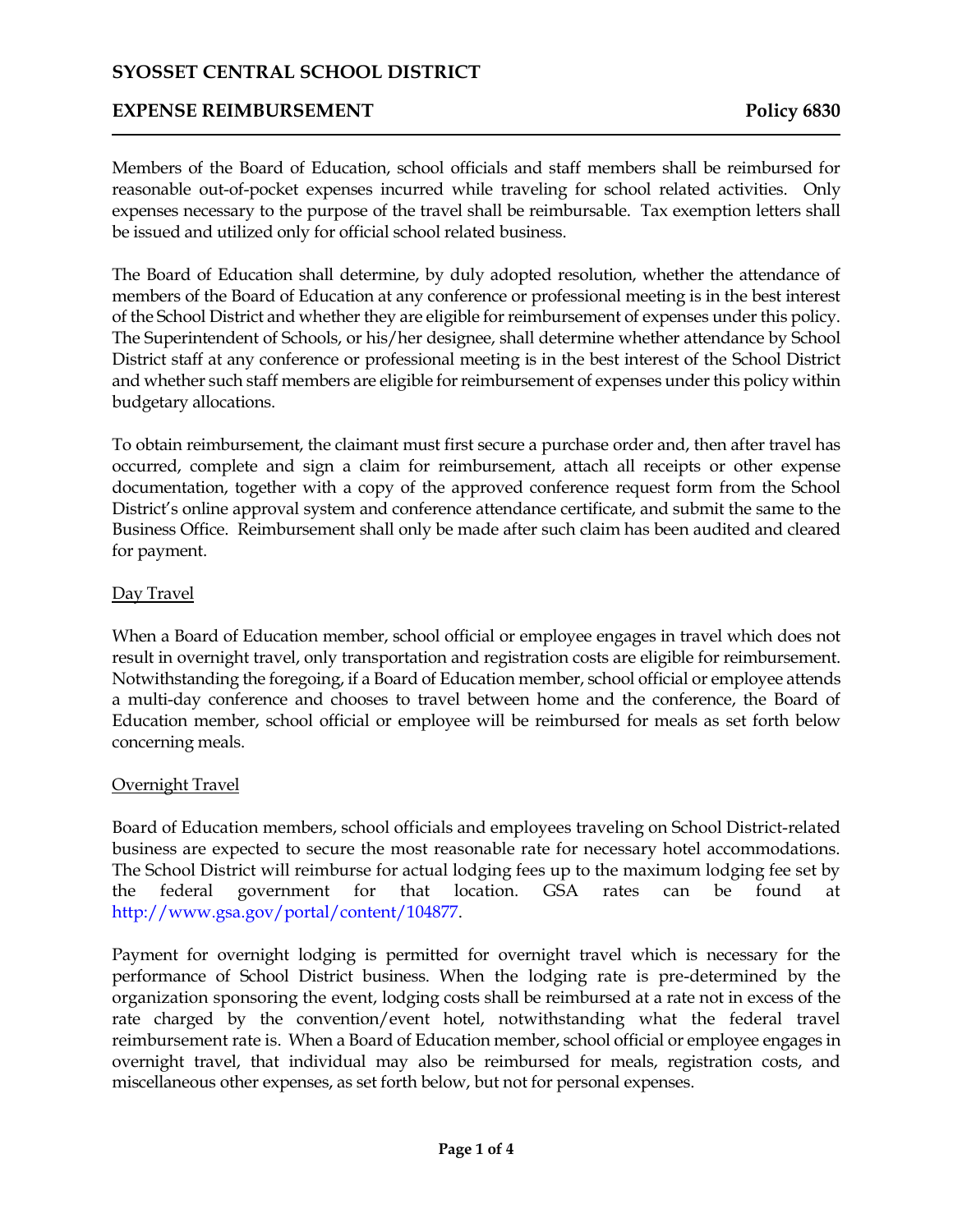## **EXPENSE REIMBURSEMENT Policy 6830**

Hotel accommodations that exceed the GSA rate where no convention/event hotel is available, or where the rate exceeds the lowest equivalent rate charged by the convention/event hotel(s), will be reimbursed only if approved by the Board President (for members of the Board of Education and the Superintendent of Schools) and the Superintendent of Schools (for all others) prior to the stay. Notwithstanding the foregoing, when the purpose of staff travel is to chaperone or accompany students to a school-sponsored or school-related event, the lodging rate of the hotel at which the student is staying will determine the lodging rate for the employee to be paid by the School District.

### Method of Transportation

Travel shall be by the most economical and practical means as determined by the School District, whether by private automobile, school vehicle, rental vehicle or common carrier such as bus, train, or airplane. Additional factors, including the number of people traveling, luggage and materials to be transported, meeting schedules, Board of Education member, school official or employee health and safety, the cost of the Board of Education member's, school official's or employee's time, and the impact on the Board of Education member's, school official's or employee's ability to efficiently conduct School District-related business upon arrival, should also be considered when deciding on the most appropriate means of transportation.

## Personal Vehicle

In certain instances, it may be appropriate for Board of Education members, school officials or employees to use their personal vehicles for School District-approved travel. Employees may be reimbursed for personal vehicle use at the prevailing IRS rate per mile. Toll and parking are also eligible for reimbursement. Repairs, maintenance and vehicle fluids (including, but not limited to, fuel and oil) are not reimbursable. Reimbursement for mileage is permitted only where the mileage exceeds the distance of the employee's typical commute to school.

## Rental Vehicle

Although the use of rental vehicles may be necessary when travel is required out of the area for school-related purposes, rental vehicles are generally not permitted for local travel. In lieu of mileage, vehicle rental charges and fuel costs for travel out of the area incurred by Board of Education members, school officials or employees may be submitted for reimbursement, provided such expense is approved in advance, is necessary for conference attendance and is reasonable in cost.

### Airline and Railroad Travel (Long Distance or Overnight Travel)

Transportation by airline or railroad by Board of Education members, school officials or employees may be reimbursed for or paid for by the School District only in connection with long distance or overnight travel for a school-related purpose, meeting the conditions applicable to overnight lodging. The School District shall carefully consider alternatives to overnight travel prior to authorization. Other transportation costs such as taxi cabs are allowable only for essential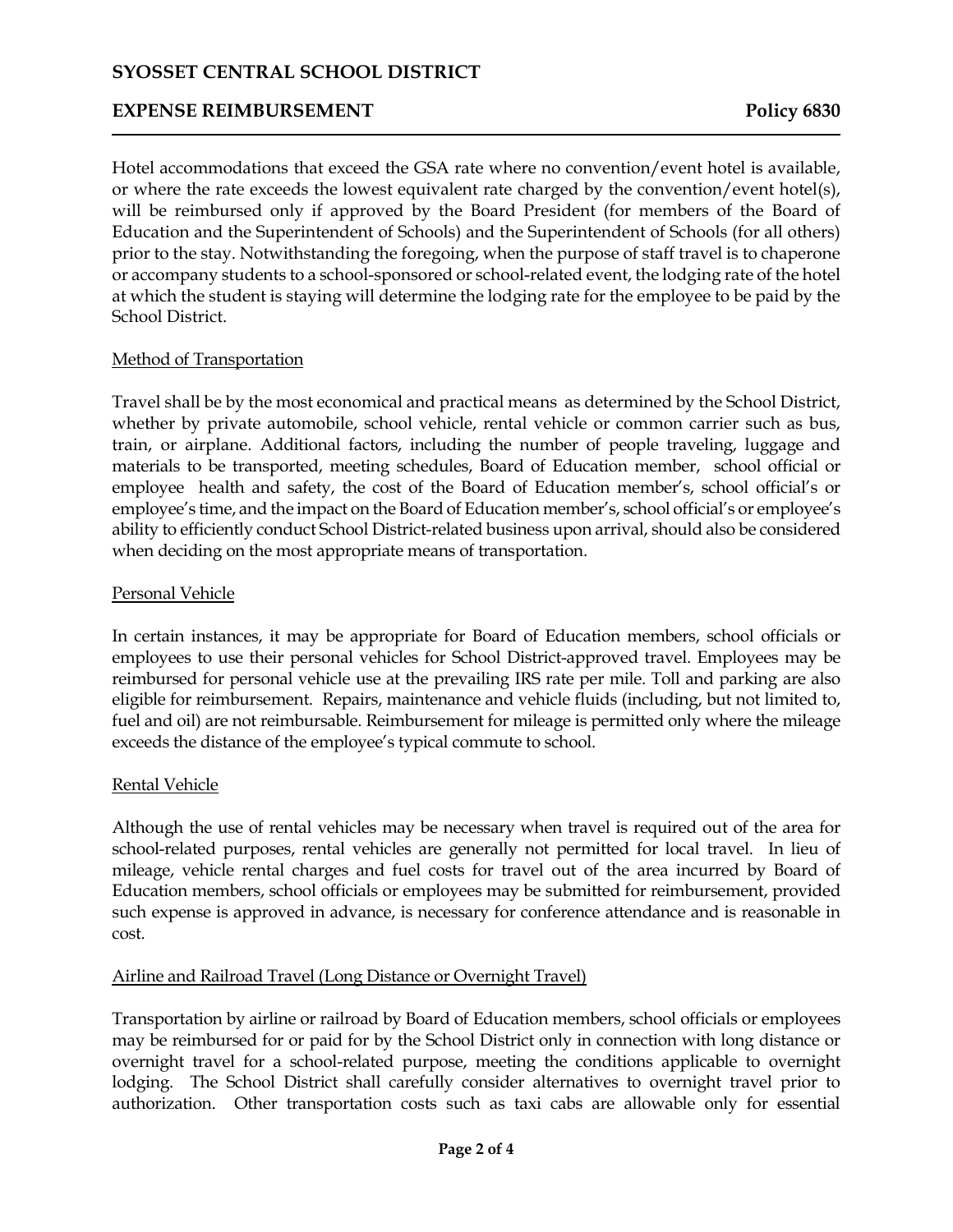## **EXPENSE REIMBURSEMENT Policy 6830**

transportation.

## Meals

Board of Education members, school officials and employees shall be reimbursed for meal charges, including gratuities, when traveling, subject to the limits defined below. The cost of any alcohol shall not be reimbursed under any circumstances.

Reimbursable meal charges, including tips/gratuities, for Board of Education members, school officials and employees traveling for School District-related business shall not exceed the United States General Services Administration per diem rates for meals in the area in which the travel will occur.

(Se[e https://www.gsa.gov/travel/plan-book/per-diem-rates/mie-breakdown](https://www.gsa.gov/travel/plan-book/per-diem-rates/mie-breakdown) Where a location is not indicated, the standard rate will apply.)

### Reimbursable Expenses

### *Conventions, Seminars, Conferences*

Board of Education members, school officials and employees will be reimbursed for registration, workshop and other fees as itemized in the conference literature, at actual cost, if not prepaid by the School District. Cost for non-essential activities unrelated to official business are considered personal expenses and will not be paid or reimbursed by the School District.

## *Tipping and Gratuities*

Tips and/or gratuities in connection with transportation services shall not exceed \$40. Notwithstanding the foregoing, when the tips and/or gratuities in connection with transportation services relate to field trips over multiple days or with multiple drivers on one day, the not to exceed limit of \$40 can be based on a per-day, per bus/driver amount. Documentation must be provided for all requests for reimbursement for tips and/or gratuities.

### *Miscellaneous Other Services*

Board of Education members, school officer or employees, when traveling for School District business or under other circumstances, may be required to use fax, express mail, photocopying, postage, modem connection or other incidental offices services. These expenses are reimbursable if for official School District purposes only. The Board of Education member, school official or employee must document the date, time and purpose and provide receipts.

### Non-Reimbursable Expenses

## *Parking and Traffic Violations*

Any fines and/or penalties associated with a motor vehicle violation which were incurred during